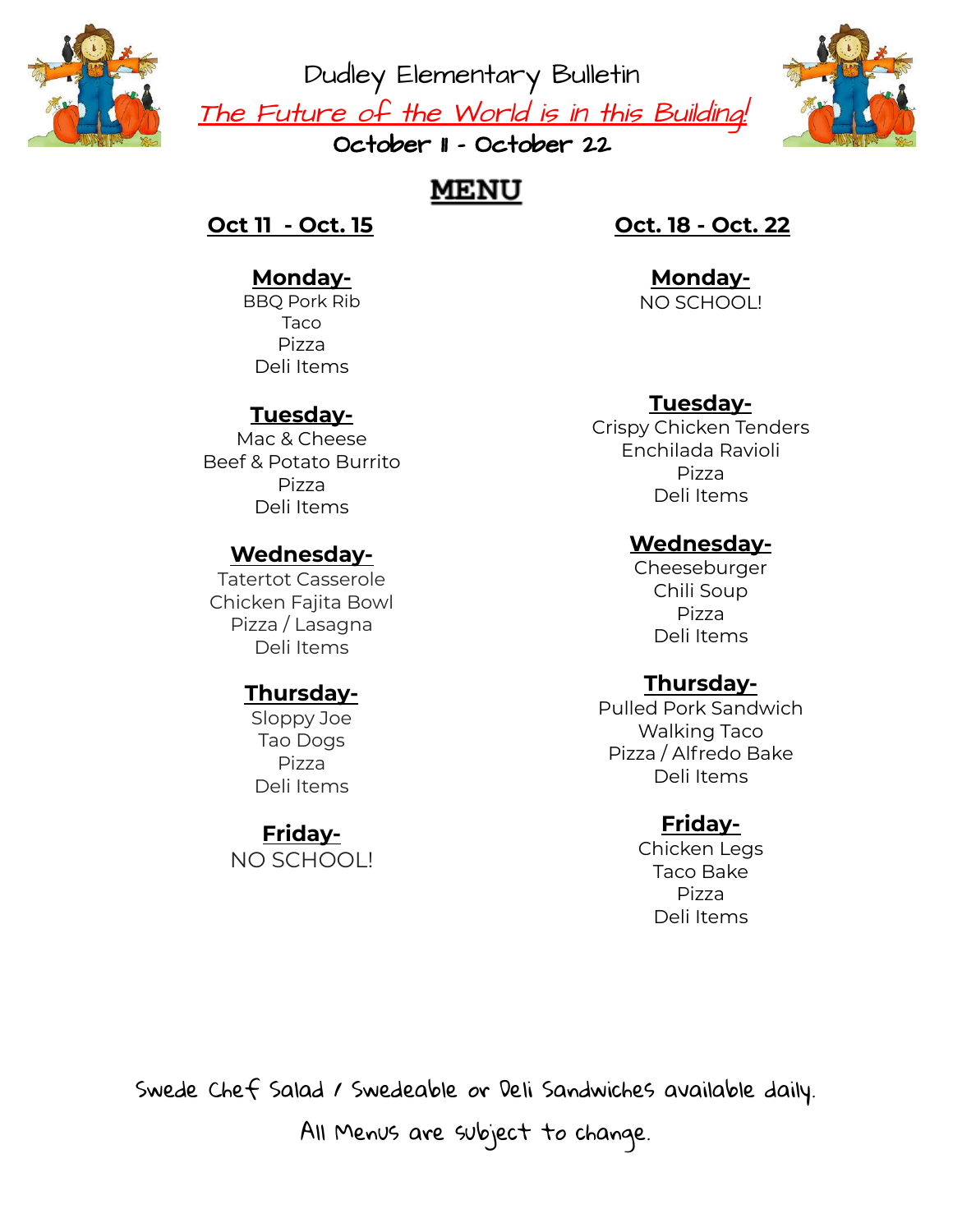



Wednesday, Oct. 13th will be a 2:30 dismissal. Wednesday, Oct. 20 will be a 2:30 dismissal.



First Quarter Ends Thursday, Oct. 14 Report Cards Sent Home Oct. 21

No School! Fall Break Friday, Oct. 15 Teacher In-Service Oct. 18



#### Nurse Note

When your student is not feeling well please keep them home. Children who have vomited or had diarrhea in the past 24 hours should not be at school. Students with severe coughs and sore throats should remain at home. Those with temperatures that exceed 100.0 will be excluded from school and should remain at home until fever free for 24 hours without the use of fever reducing medication. If you are concerned about symptoms your child is having please contact your family doctor. Thank you for your help in keeping our school healthy by only sending your kids to school when they are.

Thank you, Mrs. Haas





Elementary Yearbooks 2020-2021 Dudley Elementary Yearbooks are on sale for \$13. You may purchase a yearbook from Mrs. Keith at the front desk. Ms. Libich also has a few extra yearbooks from previous school years, so if you would like one, please contact her via email at [kara.libich@goswedes.org](mailto:kara.libich@goswedes.org)





The Mission of Gothenburg Public Schools is to prepare all students to become lifelong learners within a positive and innovative learning environment.

.